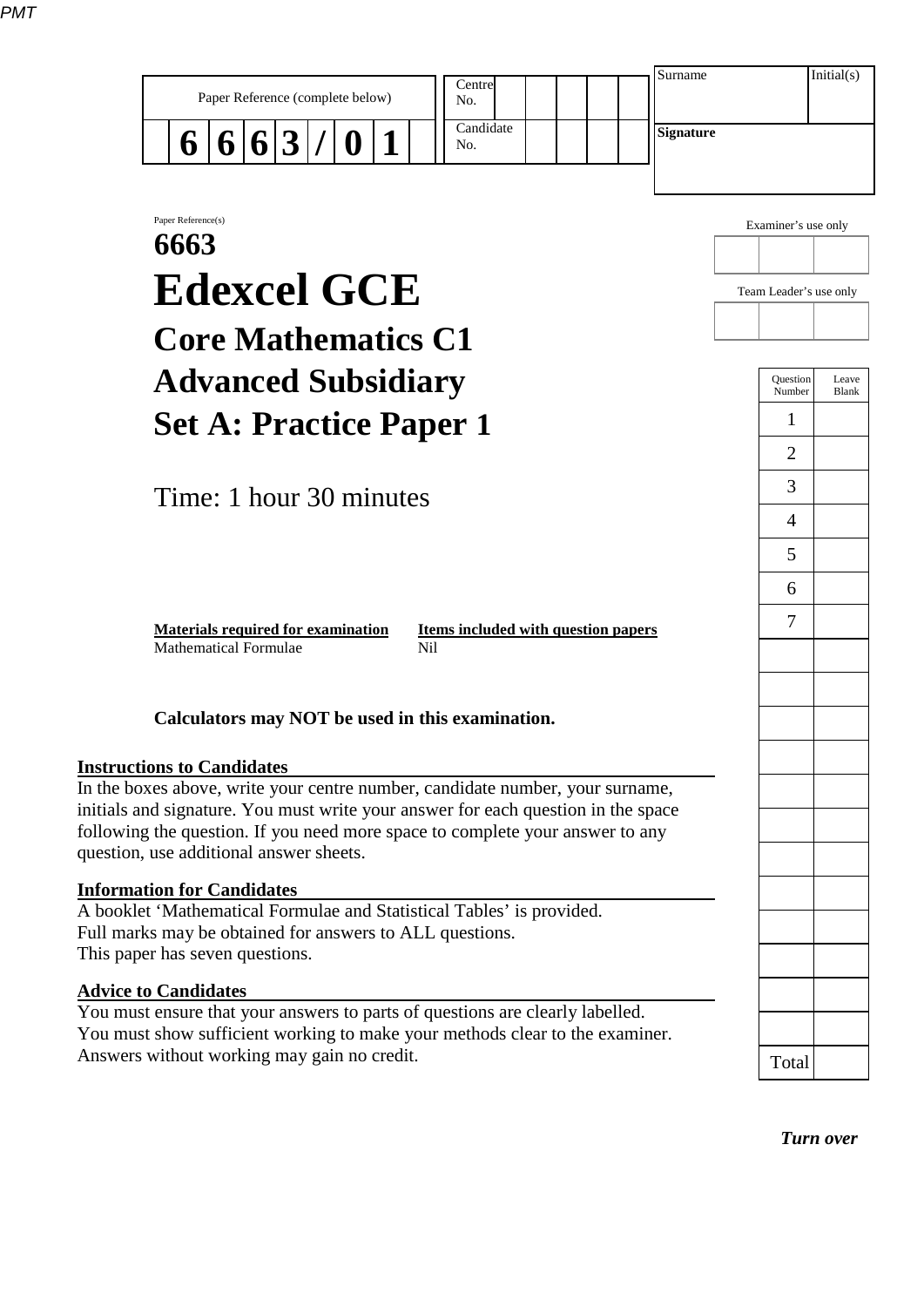*PMT*

**1.** (*a*) Find the sum of all the integers between 1 and 1000 which are divisible by 7.

(b) Hence, or otherwise, evaluate 
$$
\sum_{r=1}^{142} (7r + 2).
$$
 (3)

**2.** Solve the simultaneous equations

$$
x - 3y + 1 = 0,
$$
  

$$
x^{2} - 3xy + y^{2} = 11.
$$
 (7)

- **3.** The first three terms of an arithmetic series are  $p$ ,  $5p 8$ , and  $3p + 8$  respectively.
	- (*a*) Show that  $p = 4$ . **(2)**
		- (*b*) Find the value of the 40th term of this series.

**4.**  $f(x) = x^2 - kx + 9$ , where *k* is a constant.

(*a*) Find the set of values of *k* for which the equation  $f(x) = 0$  has no real solutions. **(4)**

Given that  $k = 4$ ,

(*b*) express  $f(x)$  in the form  $(x - p)^2 + q$ , where *p* and *q* are constants to be found,

 **(3)**

**(3)**

**(3)**

$$
\cdot
$$

$$
\frac{\mathrm{d}y}{\mathrm{d}x} = 5 + \frac{1}{x^2} \, .
$$

- (*a*) Use integration to find *y* in terms of *x*. **(3)**
- (*b*) Given that  $y = 7$  when  $x = 1$ , find the value of y at  $x = 2$ . **(4)**